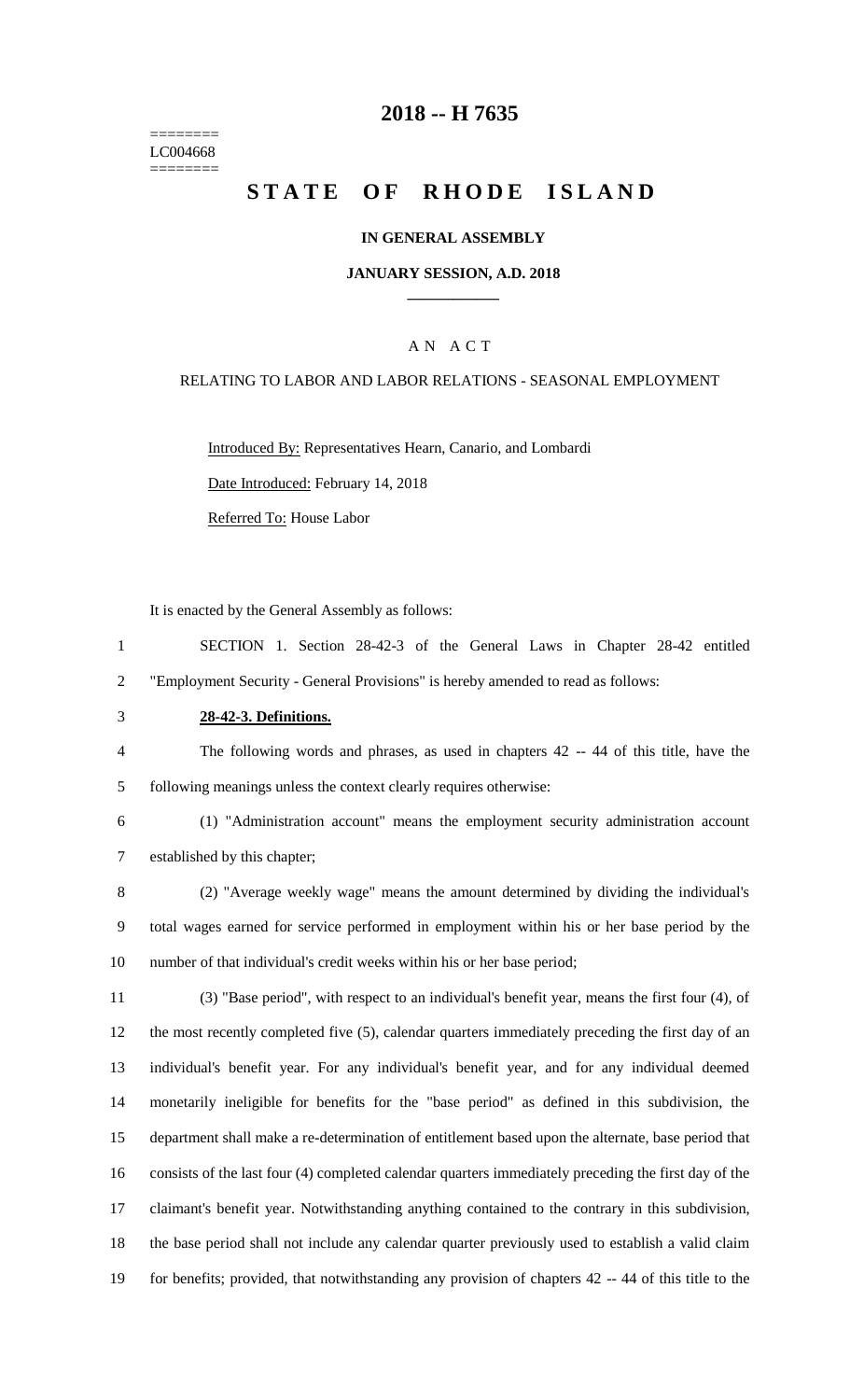contrary, for the benefit years beginning on or after October 4, 1992, whenever an individual who 2 has received workers' compensation benefits is entitled to reinstatement under § 28-33-47, but the position to which reinstatement is sought does not exist or is not available, the individual's base period shall be determined as if the individual filed for benefits on the date of the injury;

 (4) "Benefit" means the money payable to an individual as compensation for his or her wage losses due to unemployment as provided in these chapters;

 (5) "Benefit credits" means the total amount of money payable to an individual as benefits, as determined by § 28-44-9;

 (6) "Benefit rate" means the money payable to an individual as compensation, as provided in chapters 42 -- 44 of this title, for his or her wage losses with respect to any week of total unemployment;

 (7) "Benefit year", with respect to any individual who does not already have a benefit year in effect and who files a valid claim for benefits, means fifty-two (52) consecutive, calendar weeks, the first of which shall be the week containing the day as of which he or she first files a valid claim in accordance with regulations adopted as hereinafter prescribed; provided, that the benefit year shall be fifty-three (53) weeks if the filing of a new, valid claim would result in overlapping any quarter of the base period of a prior new claim previously filed by the individual. In no event shall a new benefit year begin prior to the Sunday next following the end of the old benefit year;

 (8) "Calendar quarter" means the period of three (3) consecutive, calendar months ending March 31, June 30, September 30, and December 31; or the equivalent thereof, in accordance with regulations as subsequently prescribed;

 (9) "Contributions" means the money payments to the state employment security fund required by those chapters;

 (10) "Credit amount", effective July 6, 2014, means earnings by the individual in an amount equal to at least eight (8) times the individual's weekly benefit rate.

 (11) "Credit week", prior to July 1, 2012, means any week within an individual's base period in which that individual earned wages amounting to at least twenty (20) times the minimum hourly wage as defined in chapter 12 of this title for performing services in employment for one or more employers subject to chapters 42 -- 44 of this title, and for the period July 1, 2012, through July 5, 2014, means any week within an individual's base period in which that individual earned wages amounting to at least his or her weekly benefit rate for performing services in employment for one or more employers subject to chapters 42 -- 44 of this title;

(12) "Crew leader", for the purpose of subdivision (19) of this section, means an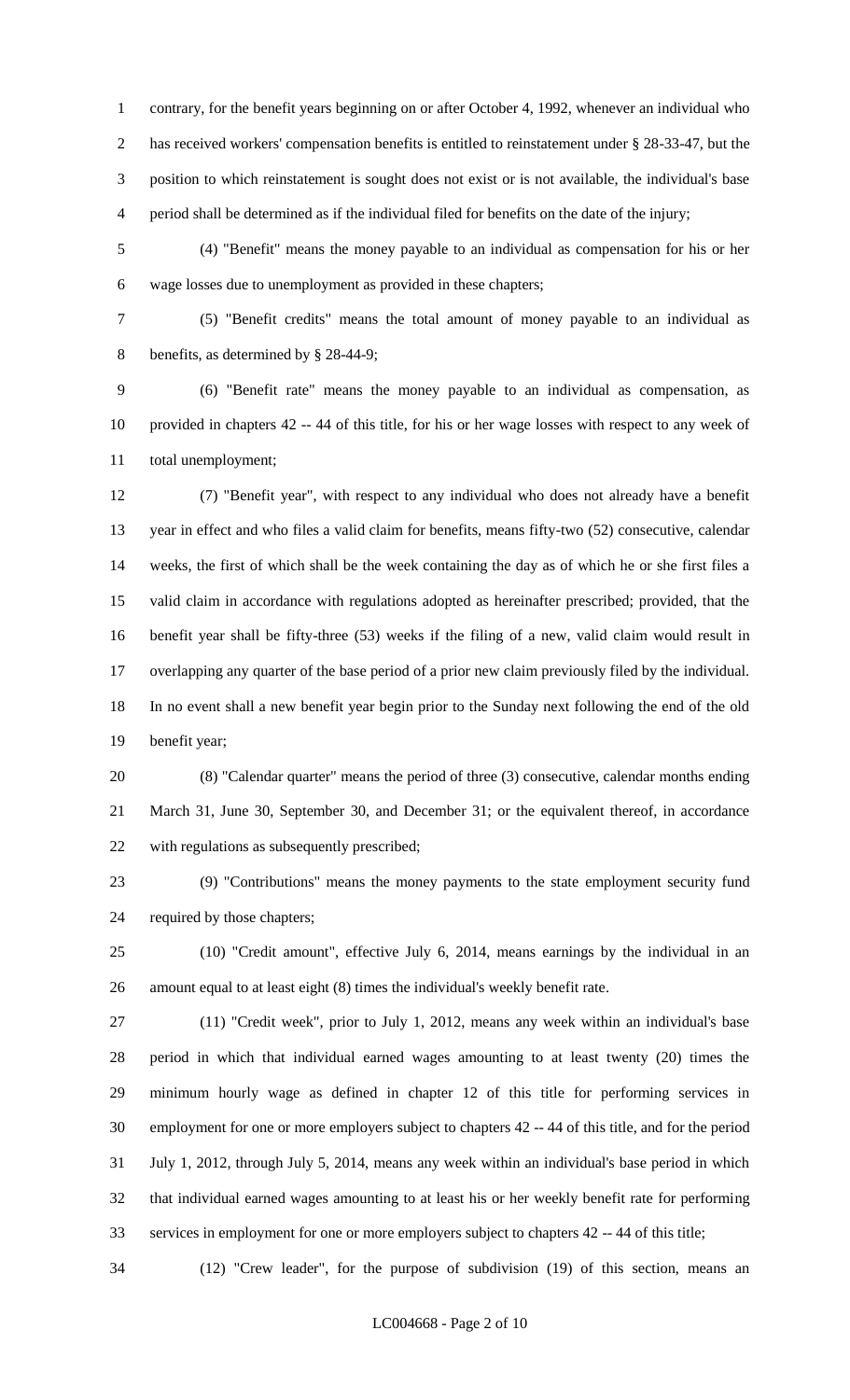individual who:

(i) Furnishes individuals to perform service in agricultural labor for any other person;

 (ii) Pays (either on his or her own behalf or on behalf of that other person) the individuals so furnished by him or her for the service in agricultural labor performed by them; and

 (iii) Has not entered into a written agreement with that other person (farm operator) under which that individual (crew leader) is designated as an employee of that other person (farm operator).

 (13) "Director" means the head of the department of labor and training or his or her authorized representative;

 (14) "Domestic service employment". "Employment" includes domestic service in a private home performed for a person who paid cash remuneration of one thousand dollars (\$1,000) or more in any calendar quarter in the current calendar year, or the preceding calendar year, to individuals employed in that domestic service;

 (15) "Employee" means any person who is, or has been, employed by an employer 15 subject to those chapters and in employment subject to those chapters;

(16) "Employer" means:

(i) Any employing unit that was an employer as of December 31, 1955;

 (ii) Any employing unit that for some portion of a day on and after January 1, 1956, has, or had, in employment, within any calendar year, one or more individuals; except, however, for "domestic service employment", as defined in subdivision (14) of this section;

 (iii) For the effective period of its election pursuant to § 28-42-12, any other employing unit that has elected to become subject to chapters 42 -- 44 of this title;

 (iv) Any employing unit not an employer by reason of any other paragraph of this subdivision for which, within either the current or preceding calendar year, service is, or was, performed with respect to which that employing unit is liable for any federal tax against which credit may be taken for contributions required to be paid into this state's employment security fund; or which, as a condition for approval of chapters 42 -- 44 of this title for full tax credit against the tax imposed by the Federal Unemployment Tax Act, 26 U.S.C. § 3301 et seq., is required, pursuant to that act, to be an "employer" under chapters 42 -- 44 of this title;

 (17) "Employing unit" means any person, partnership, association, trust, estate, or corporation, whether domestic or foreign, or its legal representative, trustee in bankruptcy, receiver, or trustee, or the legal representative of a deceased person, that has, or had, in his or her employ, one or more individuals. For the purposes of subdivision (14) of this section, a private home shall be considered an employing unit only if the person for whom the domestic service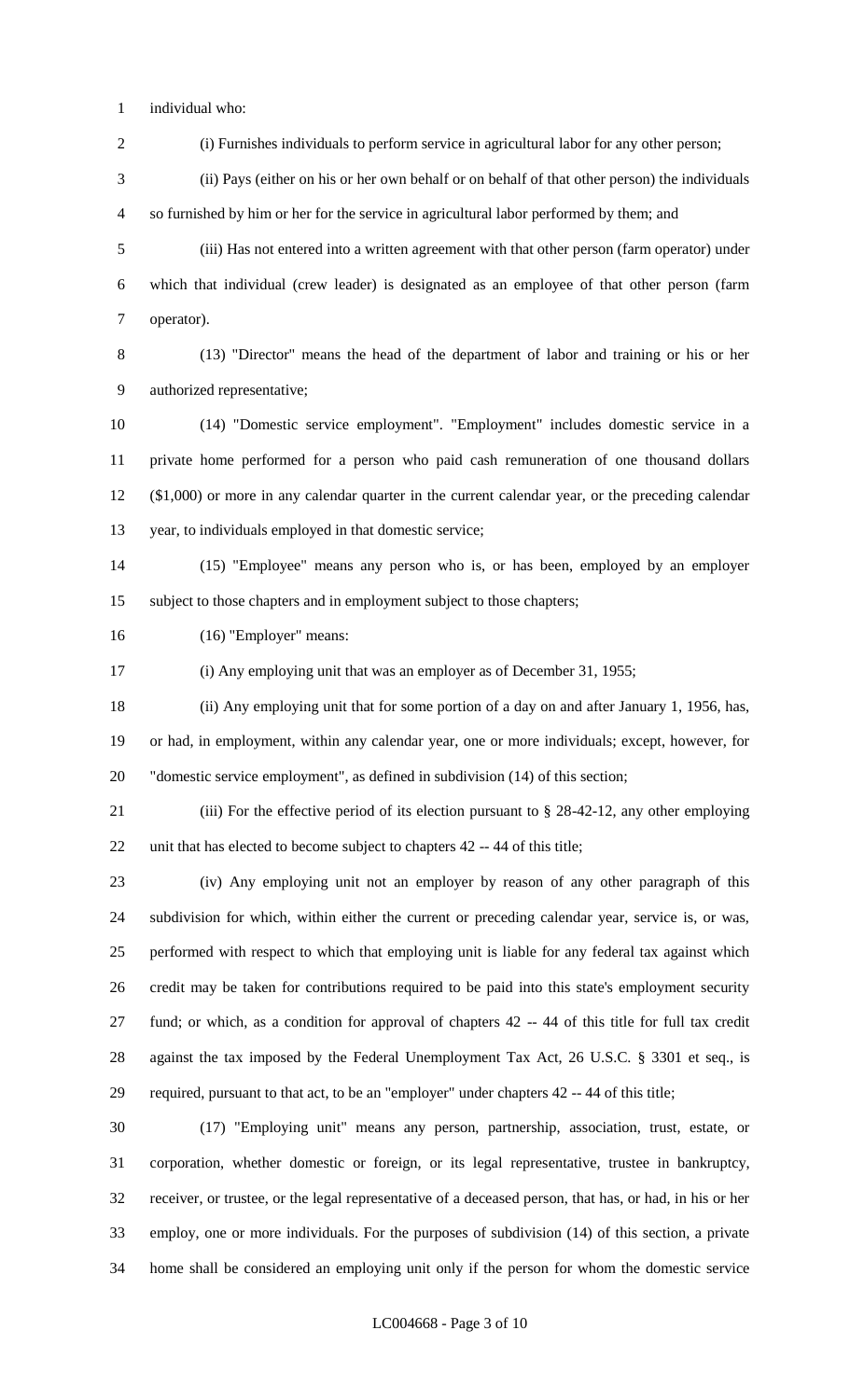was performed paid cash remuneration of one thousand dollars (\$1,000) or more in any calendar quarter in the current calendar year, or the preceding calendar year, to individuals employed in that domestic service in that private home;

 (18) (i) "Employment", subject to §§ 28-42-4 -- 28-42-10, means service, including service in interstate commerce, performed for wages, or under any contract of hire, written or oral, express or implied; provided, that service performed shall also be deemed to constitute employment for all the purposes of chapters 42 -- 44 of this title if performed by an individual in the employ of a nonprofit organization as described in subdivision (25) of this section, except as provided in § 28-42-8(7).

 (ii) Notwithstanding any other provisions of this section, "Employment" also means service with respect to which a tax is required to be paid under any federal law imposing a tax against which credit may be taken for contributions required to be paid into this state's employment security fund or which, as a condition for full tax credit against the tax imposed by 14 the Federal Unemployment Tax Act, is required to be covered under chapters 42 -- 44 of this title; (iii) Employment not to include owners. Employment does not include services performed by sole proprietors (owners), partners in a partnership, limited liability company -- single member filing as a sole proprietor with the IRS, or members of a limited liability company filing as a partnership with the IRS.

(19) "Employment -- Crew leader". For the purposes of subdivision (12) of this section:

 (i) Any individual who is a member of a crew furnished by a crew leader to perform service in agricultural labor for any other person shall be treated as an employee of that crew leader if:

 (A) That crew leader holds a valid certificate of registration under the Migrant and Seasonal Agricultural Worker Protection Act, 29 U.S.C. § 1801 et seq., or substantially all members of that crew operate or maintain tractors, mechanized harvesting, or crop-dusting equipment, or any other mechanized equipment that is provided by that crew leader; and

 (ii) That individual is not an employee of that other person within the meaning of subdivision (15) of this section; and

 (iii) In the case of any individual who is furnished by a crew leader to perform service in agricultural labor for any other person and who is not treated as an employee of that crew leader:

 (A) That other person, and not the crew leader, shall be treated as the employer of that individual; and

 (B) That other person shall be treated as having paid cash remuneration to that individual in an amount equal to the amount of cash remuneration paid to that individual by the crew leader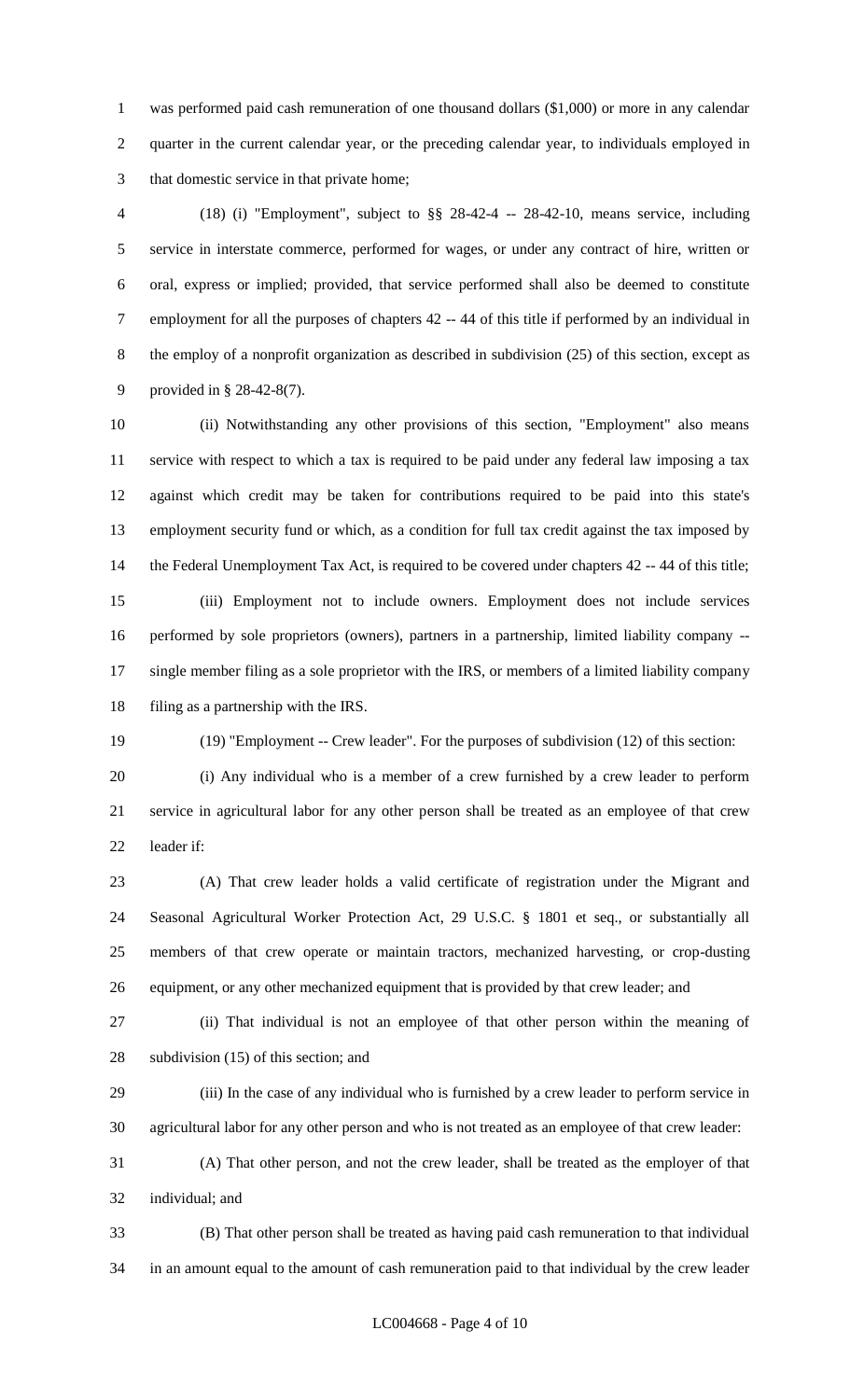(either on his or her own behalf or on behalf of that other person) for the service in agricultural labor performed for that other person; (20) "Employment office" means a free, public-employment office, or its branch, operated by the director or by this state as part of a system of free, public-employment offices, or any other agency that the director may designate with the approval of the Social Security Administration; (21) "Fund" means the employment security fund established by this chapter; (22) "Governmental entity" means state and local governments in this state and includes the following: (i) The state of Rhode Island or any of its instrumentalities, or any political subdivision of 11 the state, or any of its instrumentalities; (ii) Any instrumentality of more than one of these entities; or (iii) Any instrumentality of any of these entities and one or more other states or political subdivisions; (23) "Hospital" means an institution that has been licensed, certified, or approved by the department of health as a hospital; (24) (i) "Institution of higher education" means an educational institution in this state that: (A) Admits, as regular students, only individuals having a certificate of graduation from a high school, or the recognized equivalent of such certificate; (B) Is legally authorized within this state to provide a program of education beyond high school; (C) Provides: (I) An educational program for which it awards a bachelor's or higher degree, or a program that is acceptable for full credit toward such a degree; (II) A program of post-graduate or post-doctoral studies; or (III) A program of training to prepare students for gainful employment in a recognized occupation; and (D) Is a public or other non-profit institution. (ii) Notwithstanding any of the preceding provisions of this subdivision, all colleges and universities in this state are institutions of higher education for purposes of this section; (25) "Nonprofit organization" means an organization, or group of organizations, as defined in 26 U.S.C. § 501(c)(3), that is exempt from income tax under 26 U.S.C. § 501(a); (26) (i) "Partial unemployment". An employee shall be deemed partially unemployed in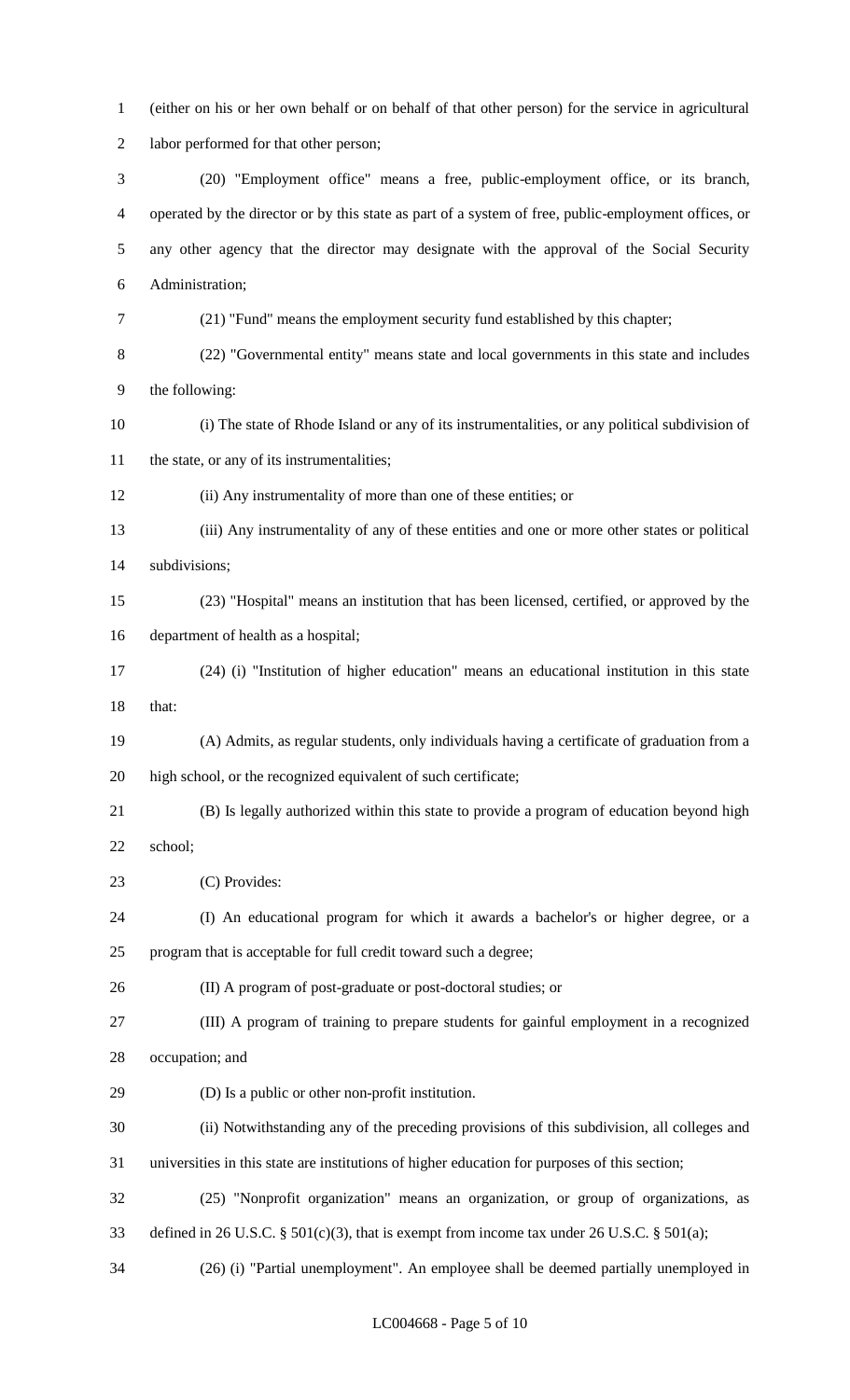any week of less than full-time work if he or she fails to earn in wages for that week an amount equal to the weekly benefit rate for total unemployment to which he or she would be entitled if totally unemployed and eligible.

 (ii) For the purposes of this subdivision and subdivision (28) of this section, "Wages" includes only that part of remuneration for any work that is in excess of one-fifth (1/5) of the weekly benefit rate for total unemployment, rounded to the next lower multiple of one dollar (\$1.00), to which the individual would be entitled if totally unemployed and eligible in any one week, and "services" includes only that part of any work for which remuneration in excess of one-fifth (1/5) of the weekly benefit rate for total unemployment, rounded to the next lower multiple of one dollar (\$1.00), to which the individual would be entitled if totally unemployed and eligible in any one week is payable; provided, that nothing contained in this paragraph shall permit any individual to whom remuneration is payable for any work performed in any week in an amount equal to or greater than his or her weekly benefit rate to receive benefits under this subdivision for that week.

 (iii) Notwithstanding anything contained to the contrary in this subdivision, "Services", as used in this subdivision and in subdivision (28) of this section, does not include services rendered by an individual under the exclusive supervision of any agency of this state, or any of its political subdivisions, by which the services are required solely for the purpose of affording relief, support, or assistance to needy individuals performing those services, or services performed by members of the national guard and organized reserves in carrying out their duties in weekly drills as members of those organizations. "Wages", as used in this subdivision and in subdivision (28) of this section, does not include either remuneration received by needy individuals for rendering the aforementioned services when that remuneration is paid exclusively from funds made available for that purpose out of taxes collected by this state or any of its political subdivisions, or remuneration received from the federal government by members of the national guard and organized reserves, as drill pay, including longevity pay and allowances;

 (27) "Payroll" means the total amount of all wages paid by the employer to his or her employees for employment;

(28) "Seasonal employee" means an individual who:

30 (i) Has been employed by a seasonal employer in seasonal employment during a

31 regularly recurring period or periods of less than twenty (20) weeks in a calendar year for all

- seasonal periods, as determined by the director; and
- (ii) Has been hired for a specific temporary seasonal period as determined by the director;

34 and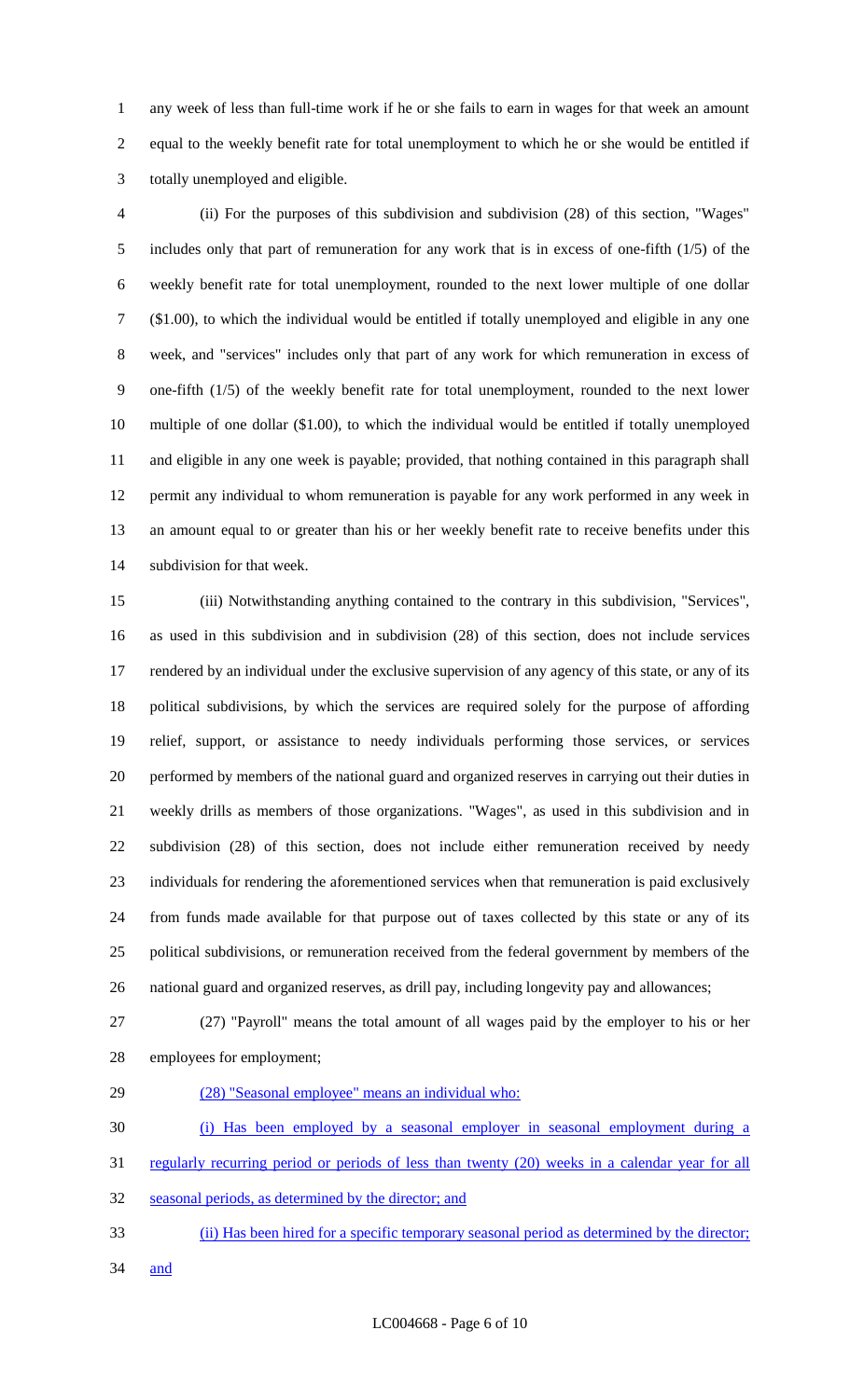- (iii) Has been notified in writing at the time hired, or immediately following the seasonal
- determination by the department of labor and training, whichever is later:
- (A) That the individual is performing services in seasonal employment for a seasonal employer; and
- (B) That the individual's employment is limited to the beginning and ending dates of the employer's seasonal period as determined by the department of labor and training.
- (29) "Seasonal employer" means an employer that, because of climatic conditions or the nature of the product or service, customarily operates all or a functionally distinct occupation
- within its business only during a regularly recurring period or periods of less than twenty (20)
- weeks for all seasonal periods during a calendar year and only includes an employer who
- 11 voluntarily submits a written application to the director. Such application shall be submitted at
- 12 least sixty (60) days prior to the beginning of the season.
- (30) "Seasonal employment" means services performed for wages for a seasonable 14 employer during the seasonal period in the employer's seasonal operations, after the effective date of a seasonal determination with respect to the seasonal employer.
- (31) "Seasonal determination" means a determination made by the commissioner, as to 17 the seasonal nature of the employer, the normal seasonal period or periods of the employer, and 18 the seasonal operations of the employer covered by such determination.
- 19 (28)(32) "Total unemployment." An individual shall be deemed totally unemployed in any week in which he or she performs no services (as used in subdivision (26) of this section) and for which he or she earns no wages (as used in subdivision (26) of this section), and in which he or she cannot reasonably return to any self-employment in which he or she has customarily been engaged;
- 24 (29)(33) "Wages" means all remuneration paid for personal services on or after January 1, 1940, including commissions and bonuses and the cash value of all remuneration paid in any medium other than cash, and all other remuneration that is subject to a tax under a federal law imposing a tax against which credit may be taken for contributions required to be paid into a state unemployment fund. Gratuities customarily received by an individual in the course of his or her employment from persons other than his or her employing unit shall be treated as wages paid by his or her employing unit. The reasonable cash value of remuneration paid in any medium other than cash, and the reasonable amount of gratuities, shall be estimated and determined in accordance with rules prescribed by the director; except that for the purpose of this subdivision and of §§ 28-43-1 -- 28-43-14, this term does not include:
- 

(i) That part of remuneration that is paid by an employer to an individual with respect to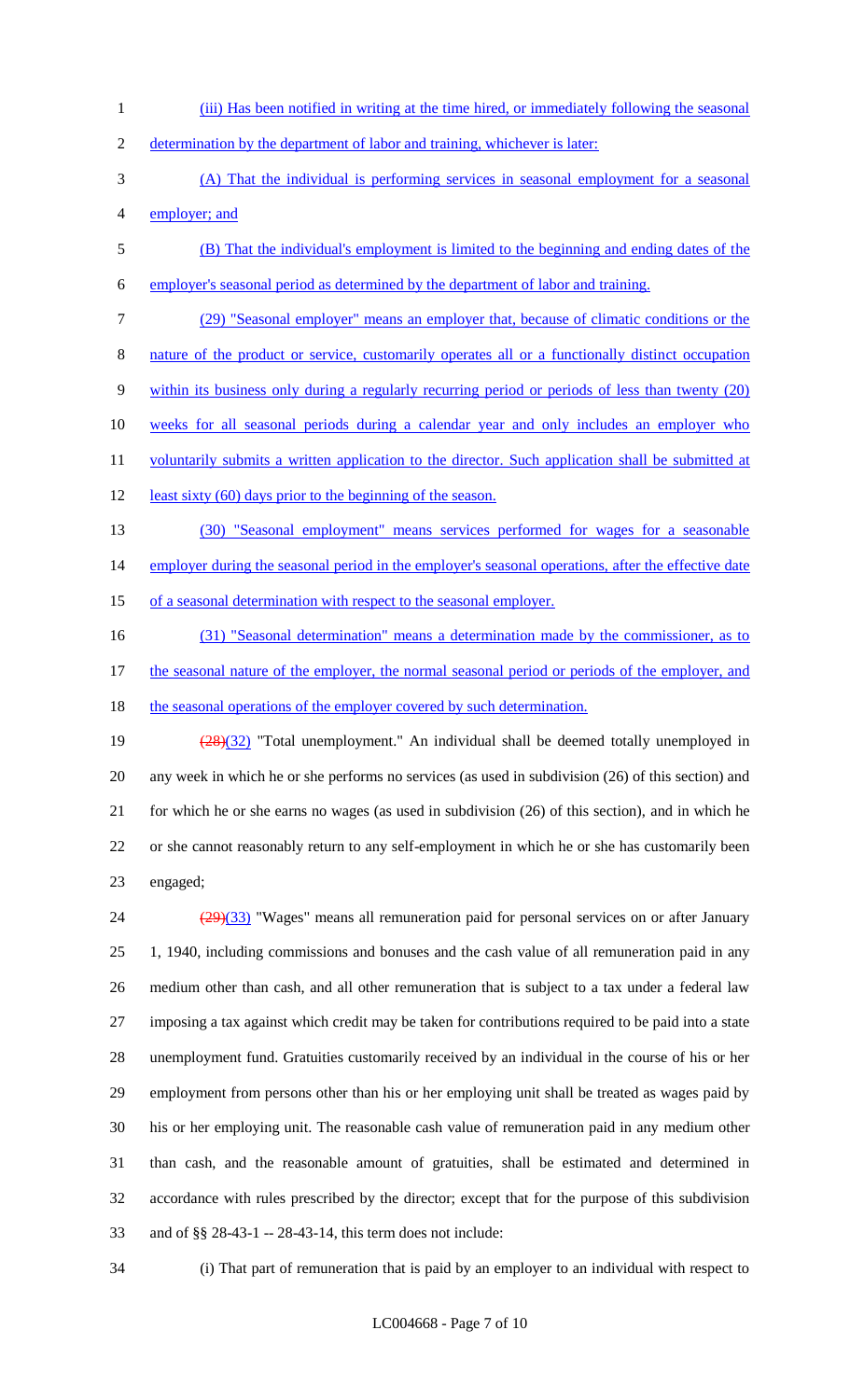employment during any calendar year, after remuneration equal to the amount of the taxable wage base as determined in accordance with § 28-43-7 has been paid during that calendar year by the employer or his or her predecessor to that individual; provided, that if the definition of "Wages" as contained in the Federal Unemployment Tax Act is amended to include remuneration in excess of the taxable wage base for that employment, then, for the purposes of §§ 28-43-1 -- 28-43-14, "Wages" includes the remuneration as previously set forth, up to an amount equal to the dollar limitation specified in the federal act. For the purposes of this subdivision, "Employment" includes services constituting employment under any employment security law of another state or of the federal government;

 (ii) The amount of any payment made to, or on behalf of, an employee under a plan or system established by an employer that makes provision for his or her employees generally, or for a class or classes of his or her employees (including any amount paid by an employer or an employee for insurance or annuities, or into a fund, to provide for any such payment), on account of:

(A) Retirement;

(B) Sickness or accident disability;

 (C) Medical and hospitalization expenses in connection with sickness or accident disability; or

(D) Death; provided, that the employee has not the:

 (I) Option to receive, instead of provision for that death benefit, any part of that payment or, if that death benefit is insured, any part of the premiums (or contributions to premiums) paid by his or her employer; and

 (II) Right, under the provisions of the plan or system or policy of insurance providing for that death benefit, to assign that benefit, or to receive a cash consideration in lieu of that benefit either upon his or her withdrawal from the plan or system providing for that benefit or upon termination of the plan or system or policy of insurance, or of his or her employment with that employer.

 (E) The payment by an employer (without deduction from the remuneration of the employee) of:

(I) The tax imposed upon an employee under 26 U.S.C. § 3101; or

(II) Any payment required from an employee under chapters 42 -- 44 of this title.

 (iii) Any amount paid by an employee, or an amount paid by an employer, under a benefit plan organized under Internal Revenue Code [26 U.S.C. § 125].

(30)(34) "Week" means the seven-day (7) calendar week beginning on Sunday at 12:01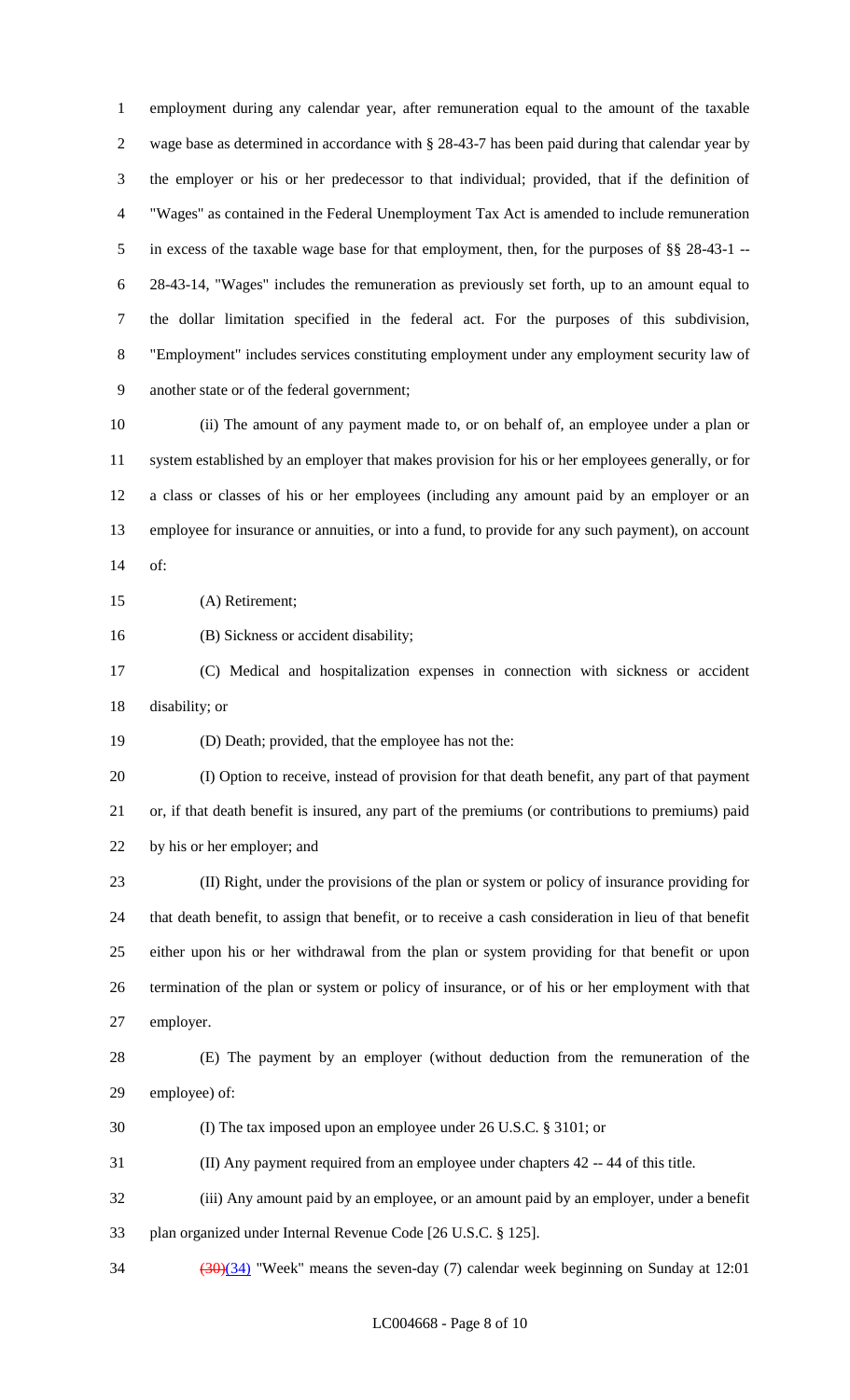- A.M. and ending on Saturday at 12:00 A.M. midnight.
- SECTION 2. Chapter 28-44 of the General Laws entitled "Employment Security Benefits" is hereby amended by adding thereto the following section:
- 

#### **28-44-72. Seasonal employment.**

- (a) No waiting period shall be allowed and no benefits shall be paid to an individual on
- 6 the basis of service performed in seasonal employment, as defined by § 28-42-3, unless the claim
- is filed within the operating period of the seasonal employment. If the claim is filed outside the
- operating period of the seasonal employment, benefits may be paid on the basis of nonseasonal
- wages only.
- (b) An employer shall provide the director with such information necessary to make a
- 11 seasonal determination defined by § 28-42-3. Until the director makes a seasonal determination,
- no employer or employee may be considered seasonal.
- (c) Any employer notified of a seasonal determination may file an appeal regarding a
- 14 seasonal determination and obtain review of the determination. Such appeal and review shall be
- 15 in accordance with § 28-44-39.
- (d) Whenever an employer is determined to be a seasonal employer, the following
- provisions apply:
- (1) The seasonal determination becomes effective the first day of the calendar quarter
- commencing after the date of the seasonal determination.
- (2) The seasonal determination does not affect any benefit rights of seasonal workers
- with respect to employment before the effective date of the seasonal determination.
- SECTION 3. This act shall take effect upon passage.

======== LC004668 ========